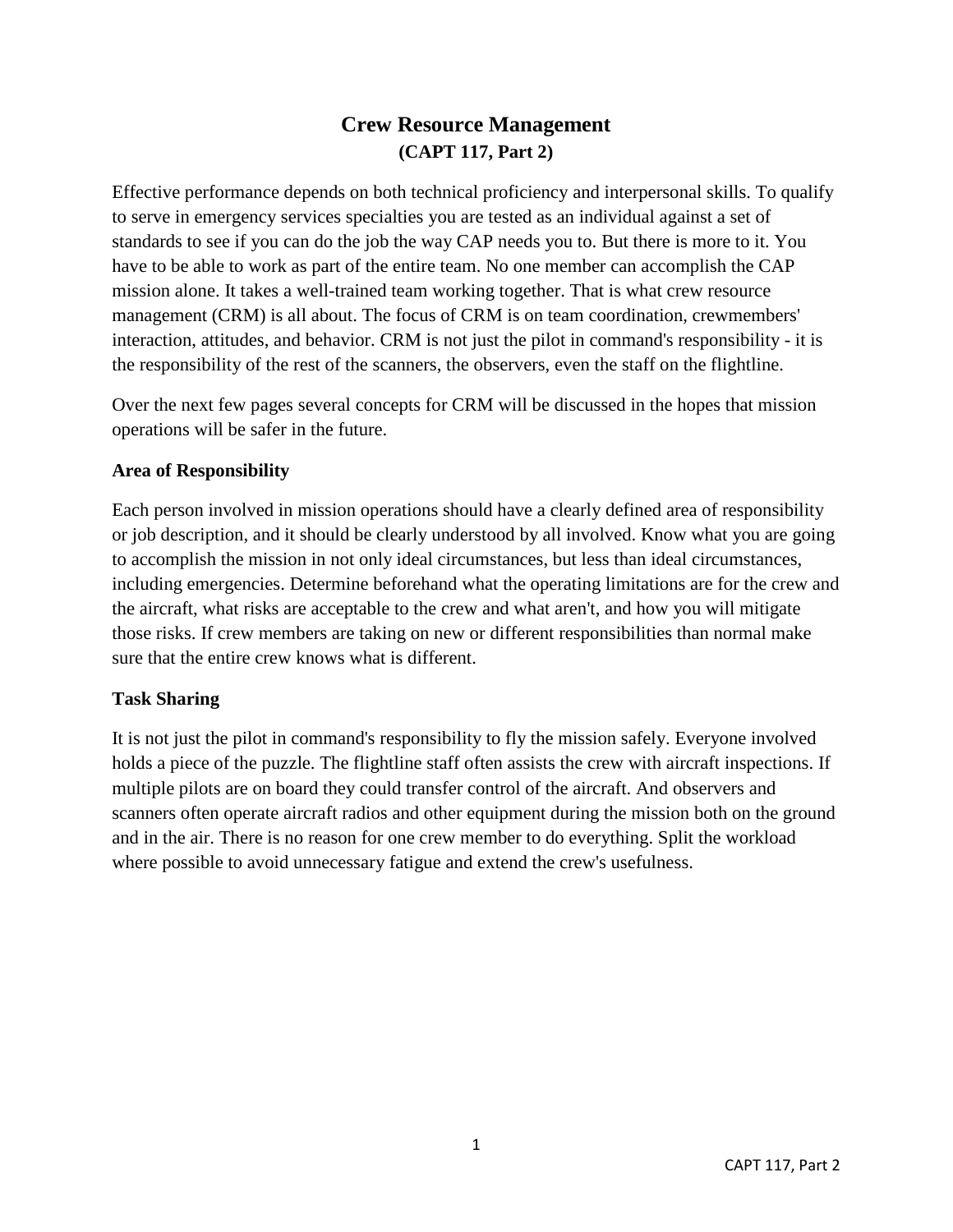### **Communication**

Communication is key. To avoid problems, be sure that everyone understands the rules and signals.

Try to convey information in a clear and timely manner. There is often not much time to make a decision, especially in flight, so get your point across quickly.

Use standard terminology and signals. If the flightline staff doesn't use the correct signal, a crew could taxi into an obstacle. If the aircrew isn't watching for the signals they may not know there is a problem like an engine fire until it too late.

Ask for clarification when needed. It is better to ask what you're thinking is a dumb question, than to go into a potentially dangerous situation unprepared and risk the lives of those around you.

Announce your intentions before or while taking action. Mission operations can be tense situations, and everyone needs to know what is happening so that they can do their jobs effectively. By announcing your intentions you are not only reminding yourself of the proper steps and procedures, but also preparing those around you for what they must do too.

Use standard calls. Tell the crew when you are entering the pattern, when you have reached or are descending or ascending through critical altitudes, or when you have reached other critical points in your mission like when you reach or leave your search area.

## **Monitoring Tasks**

People are lousy monitors of instruments and the conditions around them. By having a trained crew familiar with each others tasks and the equipment, you are much safer because other members of the crew should point out when something is wrong or isn't done correctly. It has already been discussed that delegating certain responsibilities is acceptable, but you must be sure the job is still accomplished. To do this, it is recommended that crew members confirm responses with actions. If the pilot asks you to do something, acknowledge it, let him or her know when it is complete, and be sure that he or she understood.

### **Decision Making**

How decisions are made is crucial. It is imperative that the crew gather the information they need, evaluate the alternatives effectively, and make a decision. For this to happen crew members need to communicate with each other, and the crew member responsible for the decision has to make it. If that is not happening, then errors will be made. Accidents typically don't occur because of one poor decision alone. It is normally a chain of events that could have been broken if the crew had been working together to solve the problem. Don't be afraid to ask someone to check your work or to get their opinion. It may be the one thing that saves your life.